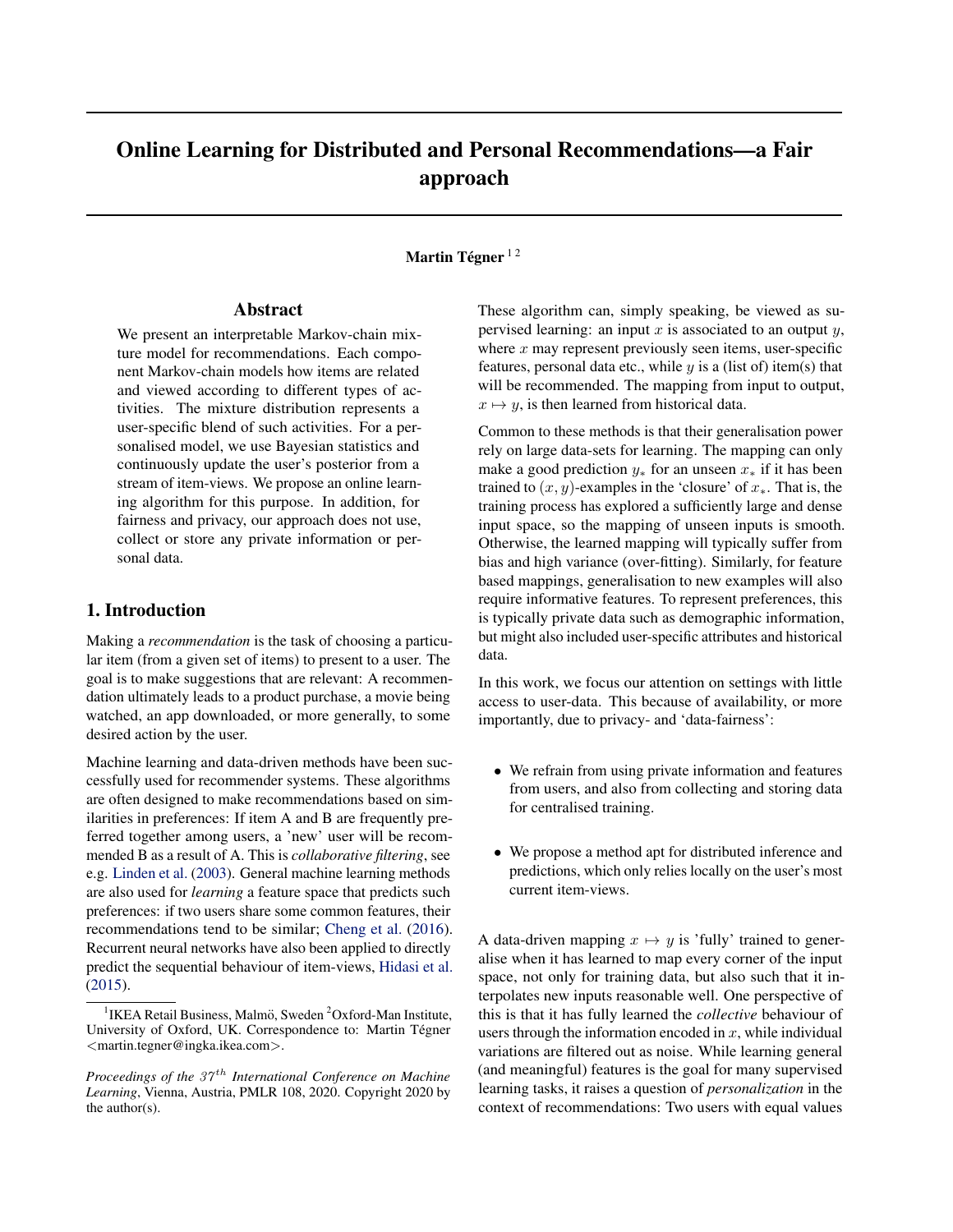<span id="page-1-0"></span>of x will receive the same recommendation  $y$ ,<sup>1</sup> even if they might have different intentions with their next item view. To this end, we approach the recommendation task with a probabilistic model designed to dynamically adapt to the user's interactions. In particular, we assume *prior knowledge* about different types of common behaviours, and infer a *personal* mixture over these with Bayesian updating:

- We use a probabilistic mixture model over fixed *itemspaces*, representing different collective behaviours, different intentions or contexts, in the form of Markov chains—a *Markov chain mixture model*.
- We use online learning at the user level to update the mixture from the immediate stream of item-views, to continuously learn the user's individual preferences in real time.

We formalise the recommendation task and present our model along with the online learning algorithm in the next section. We conduct simulation experiments in Section [3](#page-3-0) to demonstrate our approach on synthetic data before we conclude in Section [4.](#page-4-0)

### 2. Problem formulation and Method

**Preliminaries** Let  $y \in Y$  represent an item with  $Y =$  $\{1, ..., M\}$ , i.e. we consider a state-space of M possible items that are enumerated  $1, \ldots, M$  (without any meaning attached to order). The goal is a probability distribution over  $Y$  which is *individual* to an user: if  $t$  is a counter, and  $y_t = (..., y_{t-2}, y_{t-1}, y_t)$  a sequence of items viewed by the user, we will construct a model for

$$
p(y_{t+1}|\mathbf{y}_t). \tag{1}
$$

This is the conditional distribution over Y *given* historical item views. We like to make recommendations based on (1), for example, by drawing a prediction

$$
y_{t+1} \sim p(y_{t+1}|\mathbf{y}_t). \tag{2}
$$

To this end, consider a (homogeneous) Markov chain for (1) where  $p(y_{t+1}|\mathbf{y}_t) = p(y_{t+1}|\mathbf{y}_t)$ —this is the Markov property—and

$$
p(y_{t+1} = j | y_t = i) = A_{i,j}
$$
 (3)

is the probability of a transition  $i \rightarrow j$  according to an  $M \times M$  transition matrix<sup>2</sup> A.

With a sufficiently long history  $y_t$ , we could use maximum likelihood to estimate a user-specific transition matrix (in Bayesian terms, without *prior* knowledge about the user; A is estimated from data  $y_t$  alone). This is, however, not practical: M is typically much larger than the length of  $y_t$ , leaving many transition probabilities non-estimated, while (2) would only recommend items that has already been viewed. At the other hand, we could collect the history from all users, and estimate a *common* transition matrix (if we permit such collection of data, that is). This would serve to capture a collective behaviour of users, with individual differences 'averaged out'.<sup>3</sup>

A Markov chain encodes a relationship between all (pairs of) items. Intuitively, it gives a notion of *distance* between all states Y: If the transition  $i \rightarrow j$  has high (low) probability, the distance from item  $i$  to item  $j$  is small (large). Similarly, we can think of prior knowledge as relationships between items according to different contexts: If Y represents furniture, a *category-based* context have an armchair closer to a sofa, than a to table-lamp; while a *function-based* context would group items associated with "kitchen" close together in a cluster, with a good distance from a "bathroom" cluster. In this work, we assume a given (collection of) such item-relationships, that are represented as Markov chains. They can be contextual, as illustrated above, inferred from users, or hand-crafted. We think of the Markov chains as representing different types of (fixed) *activities* (i.e. how one item is preferred to another in a stream of item views), and will use Bayesian updating to learn a user-individual *mixture* over these activities.

Model To construct a model both expressive of different activities and adaptive to individual behaviours, consider a given collection of L transition matrices  $A^{(1)}, \ldots, A^{(L)}$ where each Markov chain  $A^{(k)}$  represents a specific type of activity. At user level, we mix these with a random variable  $C \in \{1, ..., L\}$  that represents the user's latent activity, and assume a categorical *prior* distribution  $p(C|\pi) = \text{Cat}(C; \pi)$ . The parameter  $\pi = (\pi_1, ..., \pi_L)$  is a vector of (prior) probabilities over activities:

$$
Prob(C = k) = \pi_k \tag{4}
$$

is the user's probability of activity  $k$ , i.e. viewing items according to  $A^{(k)}$ . An activity is thus connected to data

<sup>&</sup>lt;sup>1</sup>We might re-train our model as soon as we have seen x of the first user, but if this changes the model's recommendations, this hardly adds any *personalization* for the second user.

 $2A$ :s element are non-negative, and rows sum to one.

<sup>&</sup>lt;sup>3</sup>Consider two users, the first with n historical transitions  $1 \rightarrow$ 2, the second with n historical transitions  $1 \rightarrow 3$ . An individual A for the first user would assign Prob $(1 \rightarrow 2) = 1$ , zero otherwise. Similarly, Prob $(1 \rightarrow 3) = 1$ , zero otherwise, for the second user. The collective  $A$  would give an equal transition probability  $1/2$  to both state 2 and 3.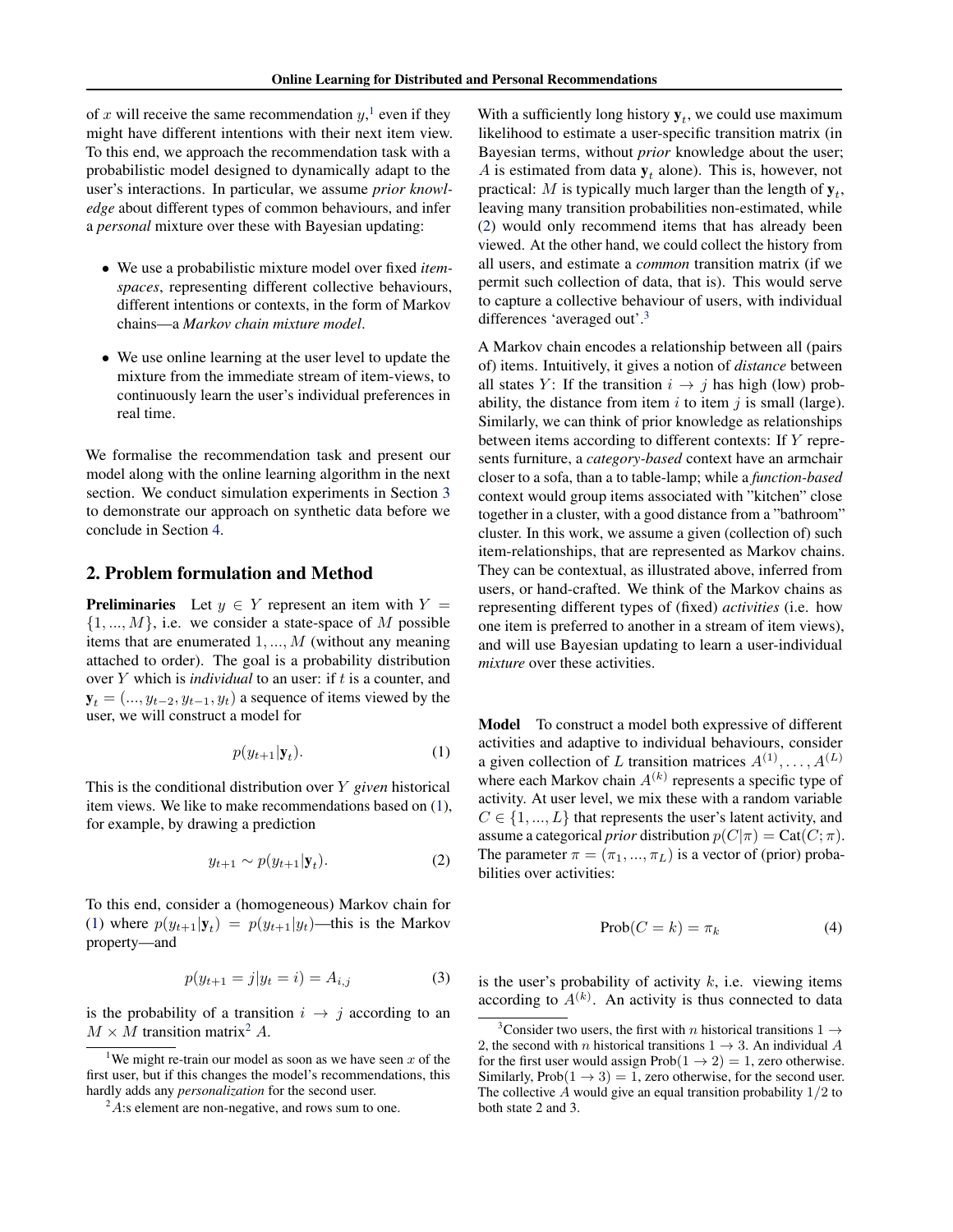<span id="page-2-0"></span>through the *likelihood*

$$
p(\mathbf{y}_t|C = k) = \prod_{\tau \ge 0} p(y_{t-\tau}|y_{t-\tau-1}, A^{(k)})
$$

$$
= \prod_{\tau \ge 0} A^{(k)}_{y_{t-\tau-1}, y_{t-\tau}}
$$

which follows from factorisation, the Markov property and [\(3\)](#page-1-0). Let  $\mathcal{L}(\mathbf{y}_t)_k := p(\mathbf{y}_t | C = k)$  denote the likelihood of a particular activity. Bayes' theorem then gives the *posterior*, i.e. the distribution over  $C$  given an observed sequence of user-views

$$
p(C|\mathbf{y}_t) = \frac{1}{Z}p(\mathbf{y}_t|C)p(C|\pi)
$$
 (5)

with normalising constant  $Z = \sum_{k=1}^{L} \mathcal{L}(\mathbf{y}_t)_k \pi_k$ . In particular,  $C|\mathbf{y}_t$  remains a categorical distribution, with posterior probabilities

$$
\text{Prob}(C = k|\mathbf{y}_t) = \frac{1}{Z} \mathcal{L}(\mathbf{y}_t)_k \pi_k
$$

$$
=: \pi(t)_k
$$

such that  $p(C|\mathbf{y}_t) = \text{Cat}(C; \pi(t))$ —cf. [\(4\)](#page-1-0) for the prior.

**Online learning** Consider next a 'new' sequence of item views  $y_{\text{new}}$  observed at  $t' > t$ , such that  $(y_t, y_{\text{new}})$  is the user's full history. Ignoring normalising constants, the new posterior is

$$
p(C|\mathbf{y}_{\text{new}}, \mathbf{y}_{t}) \propto p(\mathbf{y}_{\text{new}}, \mathbf{y}_{t}|C)p(C|\pi) = p(\mathbf{y}_{\text{new}}, y_{t}|C)p(\mathbf{y}_{t}|C)p(C|\pi) \propto p(\mathbf{y}_{\text{new}}, y_{t}|C)p(C|\mathbf{y}_{t})
$$
(6)

where the second line factorises the likelihood  $(y_t)$  is the most recent value of  $y_t$ ; henceforth included in  $y_{\text{new}}$ ). Notably, in (6) we see that the form of the posterior is preserved, with a new likelihood and 'acting prior' being the *previous* posterior  $p(C|\mathbf{y}_t)$ . We hence update the categorical posterior distribution with a new probability vector  $\pi(t')$  computed from observations  $y_{new}$  and the previous parameter  $\pi(t)$  as

$$
\pi(t')_k = \frac{1}{Z} \mathcal{L}(\mathbf{y}_{\text{new}})_k \pi(t)_k
$$

where  $Z = \sum_{k=1}^{L} \mathcal{L}(\mathbf{y}_{\text{new}})\pi(t)_k$ . This makes for an *online* learning algorithm, that updates the posterior continuously with the stream of user data, by using only the user's most recent item-views in each update (as opposed to the entire history of data). We summarise the update step in Algorithm 1. An example of a sequence with probabilities  $\pi(t)$ trained by the algorithm is shown in Figure 1 (more details in Section [3\)](#page-3-0).

Algorithm 1 Online posterior update

**Input:** matrices  $\{A^{(k)}\}_{k=1}^L$ , current mixing parameter  $\pi$ and data  $y_{\text{new}}$  observed *after* previous update for  $k = 1$  to L do compute  $\mathcal{L}(\mathbf{y}_{\text{new}})_{k}$  from  $A^{(k)}$ update  $\pi_k \leftarrow \mathcal{L}(\mathbf{y}_{\text{new}})_k \pi_k$ end for normalise:  $Z=\sum_k \pi_k$  $\pi_k \leftarrow \pi_k/Z$ **Output:** updated  $\pi$  (last value of  $y_{\text{new}}$ , to include in data of next update)



Figure 1. The functional shopper. Posterior probabilities  $\pi(t)$  of the categorical mixture distribution over activities, as a function of online updates.

**Making recommendations** At any point  $t$  in time, we make a recommendation based on the user's current posterior  $p(C|\mathbf{y}_t)$  (updated continuously with data and parameterized by  $\pi(t)$ ). For this purpose, the posterior predictive distribution for an item  $y_{t+1} \in Y$  is given by marginalisation of C

$$
p(y_{t+1}|\mathbf{y}_t) = \sum_k p(y_{t+1}, C = k|\mathbf{y}_t)
$$
  
= 
$$
\sum_k p(y_{t+1}|y_t, C = k)p(C|\mathbf{y}_t).
$$

Since conditioning on  $C$  is a Markov chain, this yields

Prob
$$
(y_{t+1} = j | y_t = i, \mathbf{y}_t) = \sum_k A_{i,j}^{(k)} \pi(t)_k.
$$
 (7)

Notice that the data required for computing (7) is  $y_t$ , not the entire  $y_t$  (the latter being implicitly encoded in  $\pi(t)$ ) while (7) is a *time-inhomogeneous* transition: the probability of  $i \rightarrow j$  depends on t through the full history  $y_t$ .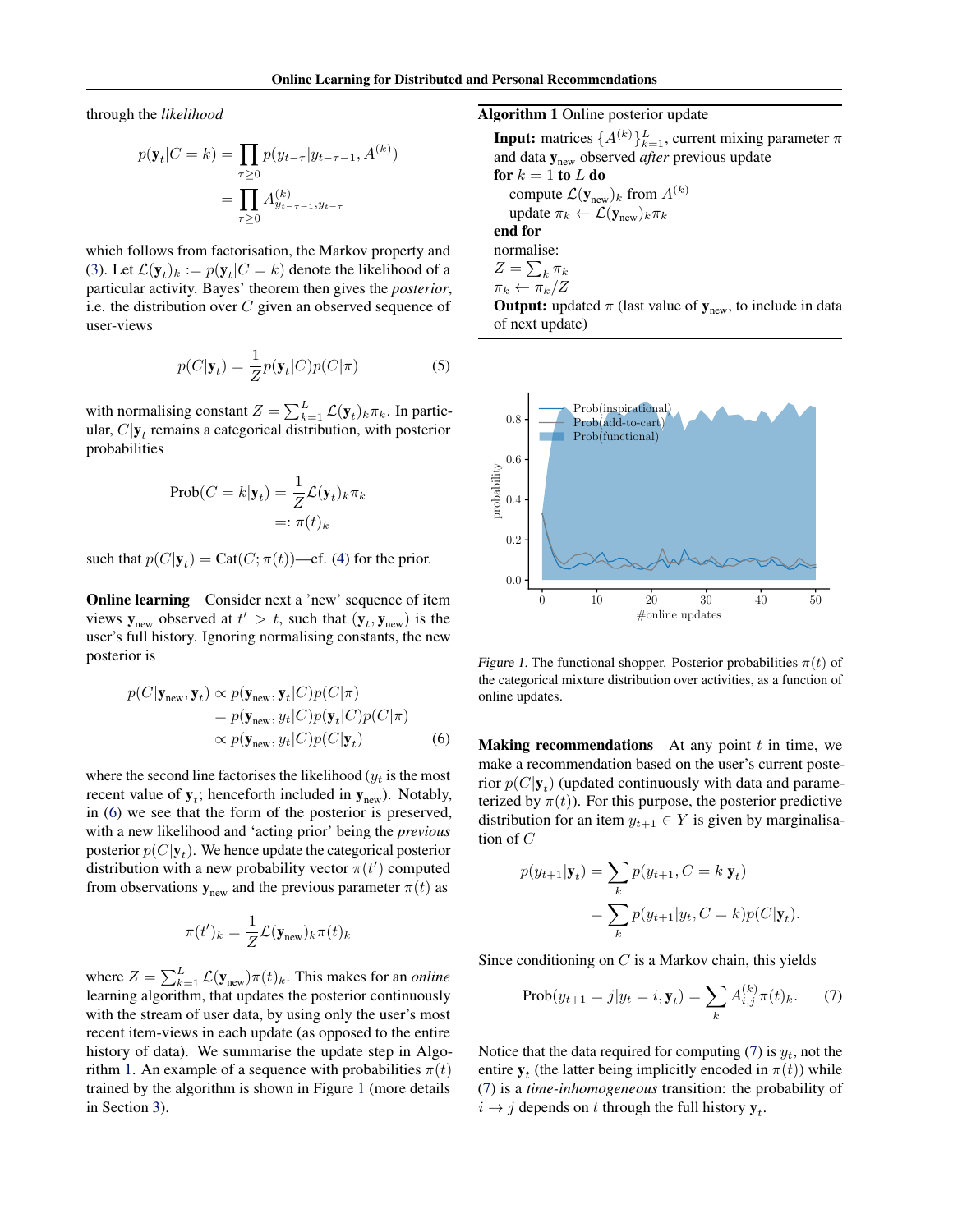<span id="page-3-0"></span>With the (categorical!) distribution  $(7)$  over Y we may post recommendations by simply drawing a new item and present it to the user. $4$  We can also select the distributional mode (the  $y$  with highest probability) or using more elaborate strategies based on maximising an expected utility

$$
\alpha(y_{t+1}; \mathbf{y}_t) = E_{p(y_{t+1}|\mathbf{y}_t)}[U(y_{t+1}, y_t)]
$$

where  $U$  is a utility function that assigns a reward to the choice  $y_{t+1}$  when the user is currently viewing  $y_t$ .

We might also want to recommend a list of items. This can be done by repeated one-step draws from [\(7\)](#page-2-0), or by drawing a *sequence* from the multi-step predictive posterior

$$
p(y_{t+3}, y_{t+2}, y_{t+1} | \mathbf{y}_t)
$$
  
=  $\sum_k p(y_{t+3}, y_{t+2}, y_{t+1} | y_t, C = k) p(C | \mathbf{y}_t)$   
=  $\sum_k \prod_{\tau=0}^2 p(y_{t+1+\tau} | y_{t+\tau}, C = k) p(C | \mathbf{y}_t)$ 

Again,  $p(y_{t+1+\tau} | y_{t+\tau}, C = k)$  is a transition according to  $A^{(k)}$ . Note that, however, while one-step transitions [\(7\)](#page-2-0) are Markovian in the sense that the may be expressed as a  $(t$ dependent) transition matrix, the multi-step distribution is not factorising to a 'Markovian' product of one-step transitions. This reveals the mixture model as more general than a single Markov chain.



Figure 2. Visualisation (t-SNE) of the functional activity. Each blue dot is a two-dimensional representation of an item based on its transition probabilities in  $A^{(1)}$ . If two items are plotted close to each other, the transition probability between them is relatively high. Note that there are three clusters with items associated to kitchen, living-room and bathroom, respectively. The grey line shows a sequence y of 100 simulated items.

Posterior tilting A simple modification to the online update of the posterior is *tilting*:

$$
\pi(t')_k = \frac{1}{Z} \mathcal{L}(\mathbf{y}_{\text{new}})_k^{\gamma} \pi(t)_k^{1-\gamma}
$$

where a *forgetting factor*  $\gamma \in [0, 1]$  will balance the impact of 'old' data (through  $\pi(t)$ ) and the more current information in  $y_{\text{new}}$ . With the case  $\gamma = 1$  we can choose to learn only from the user's most recent behaviour, while  $\gamma = 0$ would completely ignore the stream of user data.



Figure 3. Visualisation (t-SNE) of the user's activity after  $t_{\text{end}}$ , the final online posterior update. Each blue dot is a two-dimensional representation of an item, constructed from the transition matrix Auser generated by posterior predictive probabilities in [\(7\)](#page-2-0) with  $\pi(t_{\text{end}})$ . Training data **y** is shown in grey, while the red trace is the sequence of recommendations  $y_{rec}$  from sampling of the online predictive posterior after each update.

### 3. Experiments

We demonstrate our algorithm in a simulation study with an item space of 300 home-furnishing products.

Constructing activities As basis for the mixture model, we organise the space of items according to three different activity types, represented by Markov chains.

- $\bullet$   $A^{(1)}$ —a *functional* context, with three groups of 100 items each, of (i) kitchen items, (ii) living-room items, and (iii) bathroom items. We construct the transition matrix by assigning a number  $\epsilon > 1$  to pairs of items belonging to the same group, and  $1/\epsilon$  to pairs of different groups. We set the diagonal to zero, and normalise the transition matrix.
- $A^{(2)}$ —an *inspirational* activity. This activity is based on inspirational product-images associated with the

<sup>&</sup>lt;sup>4</sup>In the bandit literature, this is Thompson Sampling.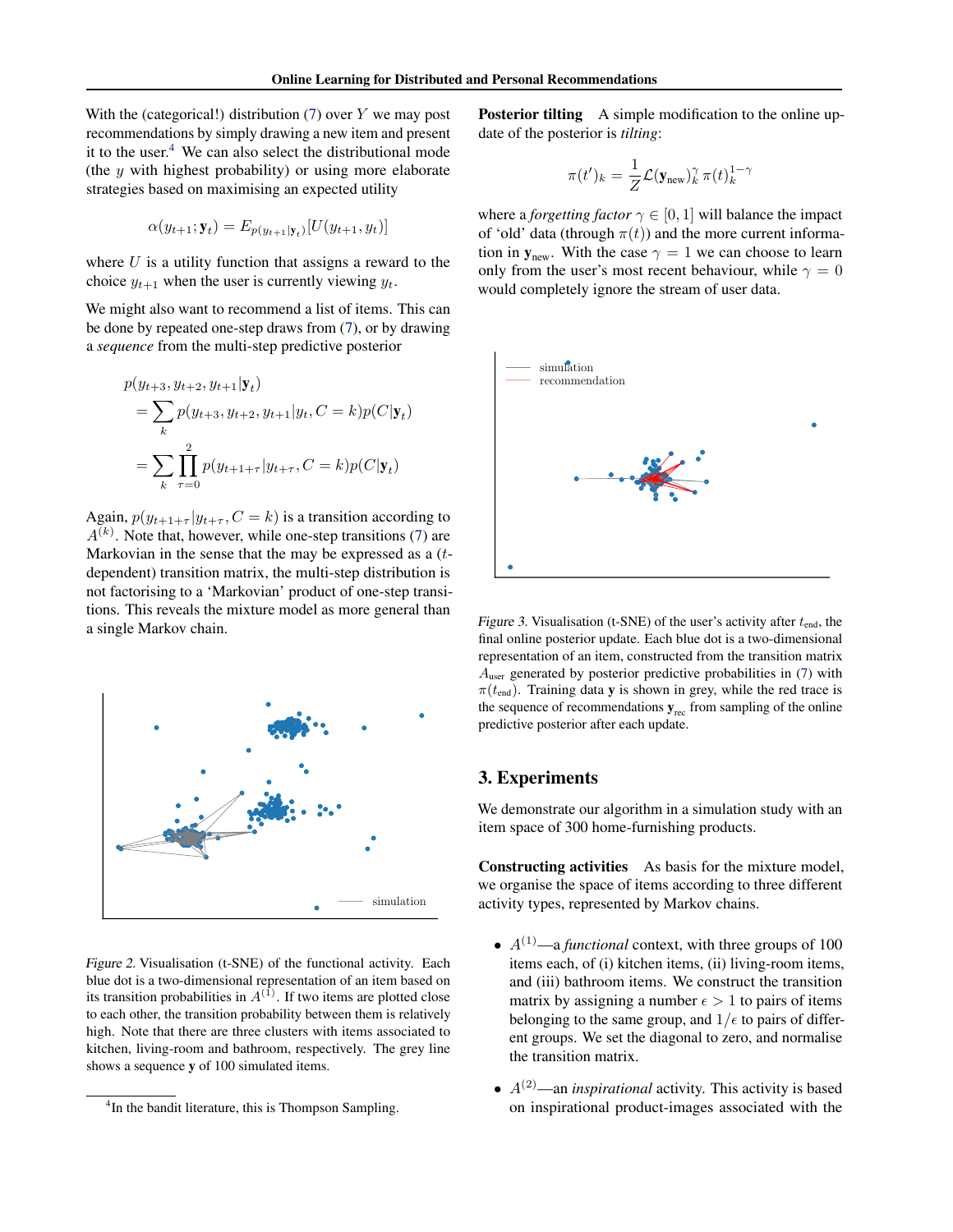<span id="page-4-0"></span>items. The selection, design and composition of items in each image are made by home-furnishing specialists for marketing purposes. We represent each item by an embedding vector x, extracted from the prediction(s) at the last layer of a VGG-16 network pre-trained to ImageNet (we use an average from all images associated with a specific item). We then construct the transition matrix by computing

$$
A_{i,j} = \frac{\exp(-||\mathbf{x}_i - \mathbf{x}_j||^2)}{\sum_{k \neq i} \exp(-||\mathbf{x}_i - \mathbf{x}_k||^2)}
$$
(8)

for each pair  $i \neq j$  of items. We set diagonal elements,  $A_i$ , to zero.

 $\bullet$   $A^{(3)}$ —an *add-to-cart* activity. We estimate the transition matrix (by maximum likelihood) from add-to-cart data. The shopping cart from a session is a sequence of items, with the *add-to-cart* order preserved.

Visualisation To visualise an activity, we use the tdistributed stochastic neighbour embedding of [Maaten &](#page-5-0) [Hinton](#page-5-0) [\(2008\)](#page-5-0), but we skip the conversion step of a (highdimensional) vector space to conditional probabilities, since we have these directly from the activity's transition matrix.<sup>5</sup> As an example, Figure [2](#page-3-0) shows a visualization in 2D of the functional activity.

The functional shopper To emulate a user who picks items according to the functional activity, we generate a sequence of 100 items y from the Markov chain  $A^{(1)}$ . The sequence is illustrated in Figure [2](#page-3-0) by the corresponding points of the (functional) t-SNE embedding.

For a flat, uninformative prior over the user's mixture variable, we assume equal weights,  $\pi(0) = (1/3, 1/3, 1/3)$ . We feed the online algorithm with data from y, with two items at a time for each update. The resulting posterior probabilities  $\pi(t)$  are illustrated in Figure [1](#page-2-0) as a function of the number of online updates. The posterior weights stabilises after just a few updates ( $\sim$  4, i.e. conditioned on a sequence of ∼ 8 observed items) with a probability around 0.80 of the generating functional activity.

The final posterior predictive distribution, after the update with the last item in y, is given by  $p(y|\mathbf{y})$ . We use this to compute a (one-step) transition matrix  $A<sub>user</sub>$  from [\(7\)](#page-2-0) that represents the user's *individual* activity. Figure [3](#page-3-0) shows the visualization of this activity based on  $A<sub>user</sub>$ . Compared with the generating activity visualised with the three clusters in Figure [2,](#page-3-0) the user activity has (visually) concentrated to one cluster around the observed data y used for learning.

After each posterior update, we also draw item recommendations from the online predictive posterior and collect them

in  $y_{\text{rec}}$ . These are visualised in Figure [3,](#page-3-0) and somewhat more spread-out across the activity, than the training data.



Figure 4. Visualisation (t-SNE) of the user's activity constructed from the transition matrix  $A_{user}$  generated by prior predictive prob-abilities in [\(7\)](#page-2-0) with the prior  $\pi(0)$ . Generated (random) training data is shown in grey.

A random shopper Next we mimic a user who picks items at random: we draw 100 items according to equal probabilities over  $Y$ . The sequence is visualised in Figure 4, here with the t-SNE based on  $A_{user}$  computed with the prior mixture weights  $\pi(0) = (1/3, 1/3, 1/3)$ .

Posterior probabilities are shown in Figure [5.](#page-5-0) The weight for the functional activity directly drops to zero. An explanation for this is that completely random data will have a distribution 'far' from the clustered functional activity. Meanwhile, the add-to-cart and inspirational activities keep mixing whit the online updates: there is no clear stationary behaviour in the mixture distribution when trained on random data, as opposed to the posterior probabilities in Figure [1.](#page-2-0)

### 4. Conclusion

We have proposed a probabilistic model for recommendations. The model is a distribution over the state space of all available items, formulated as a mixture of Markov chains. Each Markov chain is constructed to represent an activity, a set of relationships between all item. The intuition behind the model is that a user picks items according these activities, or rather, a continuously changing blend of them. We proposed an online algorithm for inferring the posterior over this mixture (and thus the posterior over the items). We outlined equations for the predictive posterior and suggested a simple recommendation based on posterior sampling. Finally, we demonstrated our approach with a simulation study.

<sup>&</sup>lt;sup>5</sup>For  $A^{(2)}$  this mapping is indeed given by (8).